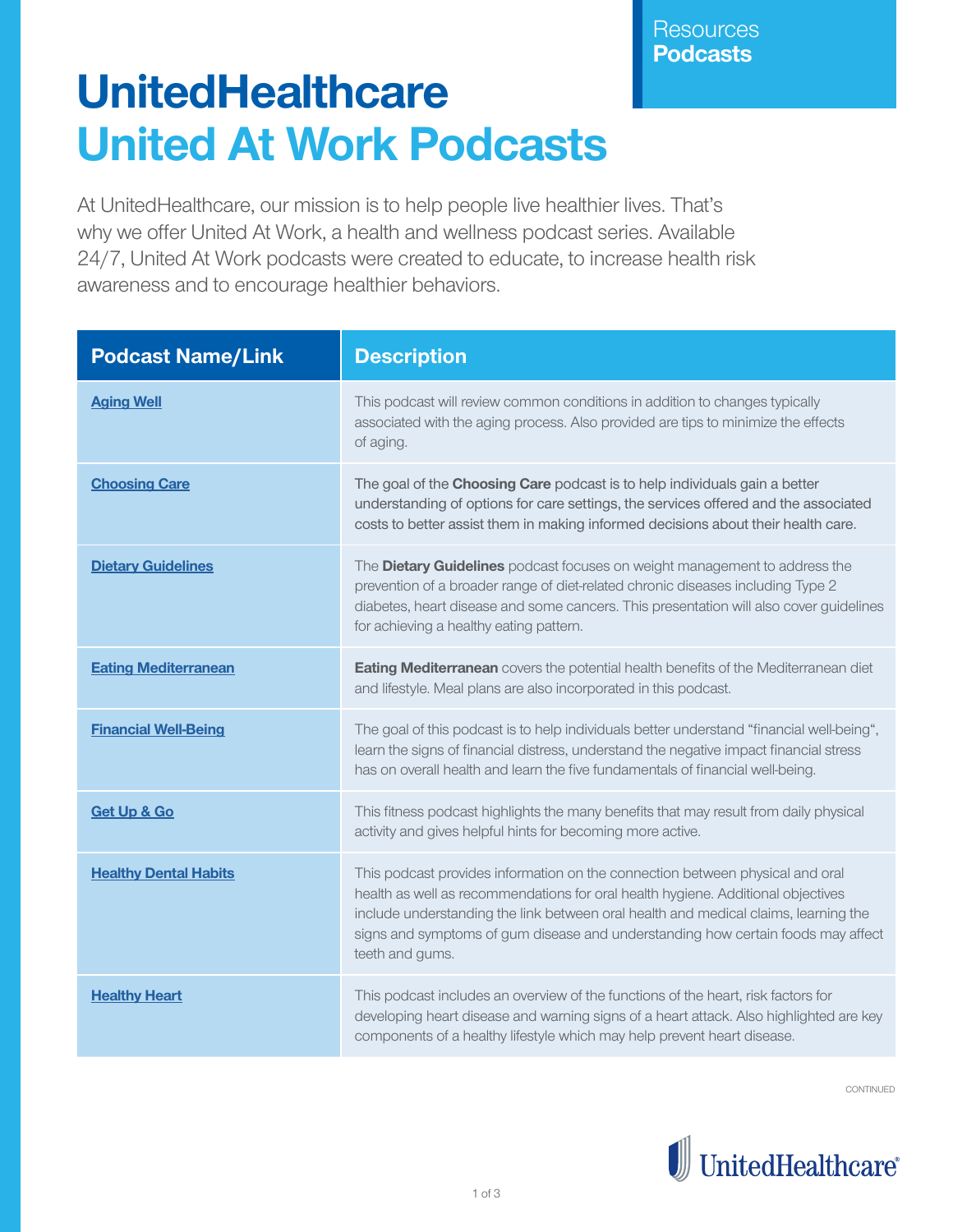## **UnitedHealthcare United At Work Podcasts**

| <b>Podcast Name/Link</b>            | <b>Description</b>                                                                                                                                                                                                                                                                                                                                                                                             |
|-------------------------------------|----------------------------------------------------------------------------------------------------------------------------------------------------------------------------------------------------------------------------------------------------------------------------------------------------------------------------------------------------------------------------------------------------------------|
| <b>Know Your Health Numbers</b>     | This presentation explains why it is important to know your health numbers and also<br>addresses ways that may help to improve them.                                                                                                                                                                                                                                                                           |
| <b>Leaner Ways for the Holidays</b> | This podcast provides strategies to help avoid holiday weight gain, cope with tough<br>economic times, reduce holiday stress and keep the holiday cheer.                                                                                                                                                                                                                                                       |
| <b>Living Tobacco Free</b>          | Tobacco use contributes to an increased risk of many serious health conditions and<br>diseases not just for the user, but also for those who may be exposed to second-hand<br>smoke.* This podcast is for those who want to quit and for those who want to support<br>someone who is trying to quit.<br>*www.betobaccofree.gov                                                                                 |
| <b>Mindful Eating</b>               | The goal of the Mindful Eating podcast is to educate individuals on mindfulness<br>and applying this concept when preparing foods and while enjoying their meals.<br>Participants will learn to be aware of physical hunger, recognize sensations of fullness,<br>understand environmental cues and triggers around eating, and create a personal<br>hunger scale to help achieve success with mindful eating. |
| <b>Preventing Colds and Flu</b>     | This podcast includes an overview of the common cold and flu symptoms and<br>explores the differences between these two illnesses. Preventive measures, flu<br>vaccination facts and myths and treatment options are also discussed.                                                                                                                                                                           |
| <b>Sleep for Health</b>             | This podcast teaches the basic science of sleep, the potential health risks associated<br>with getting too little sleep, the benefits of getting better sleep and practical steps that<br>may improve sleep habits.                                                                                                                                                                                            |
| <b>Soothing Stress</b>              | Soothing Stress is designed to help participants identify personal sources of stress<br>and teaches them how to manage or reduce everyday stress in their lives.                                                                                                                                                                                                                                               |
| <b>Stages of Women's Health</b>     | This podcast addresses the key health concerns for women at each stage of life and<br>offers steps to help them improve and protect their health during each phase.                                                                                                                                                                                                                                            |
| <b>Stand for Health</b>             | Studies have shown there may be a connection between being sedentary and a<br>variety of health problems including heart disease, blood clots, obesity, higher blood<br>sugar and insulin resistance, poor physical functioning and early death. This podcast<br>provides information on the risks of a sedentary lifestyle, along with practical tips to get<br>participants moving more during the day.      |

CONTINUED